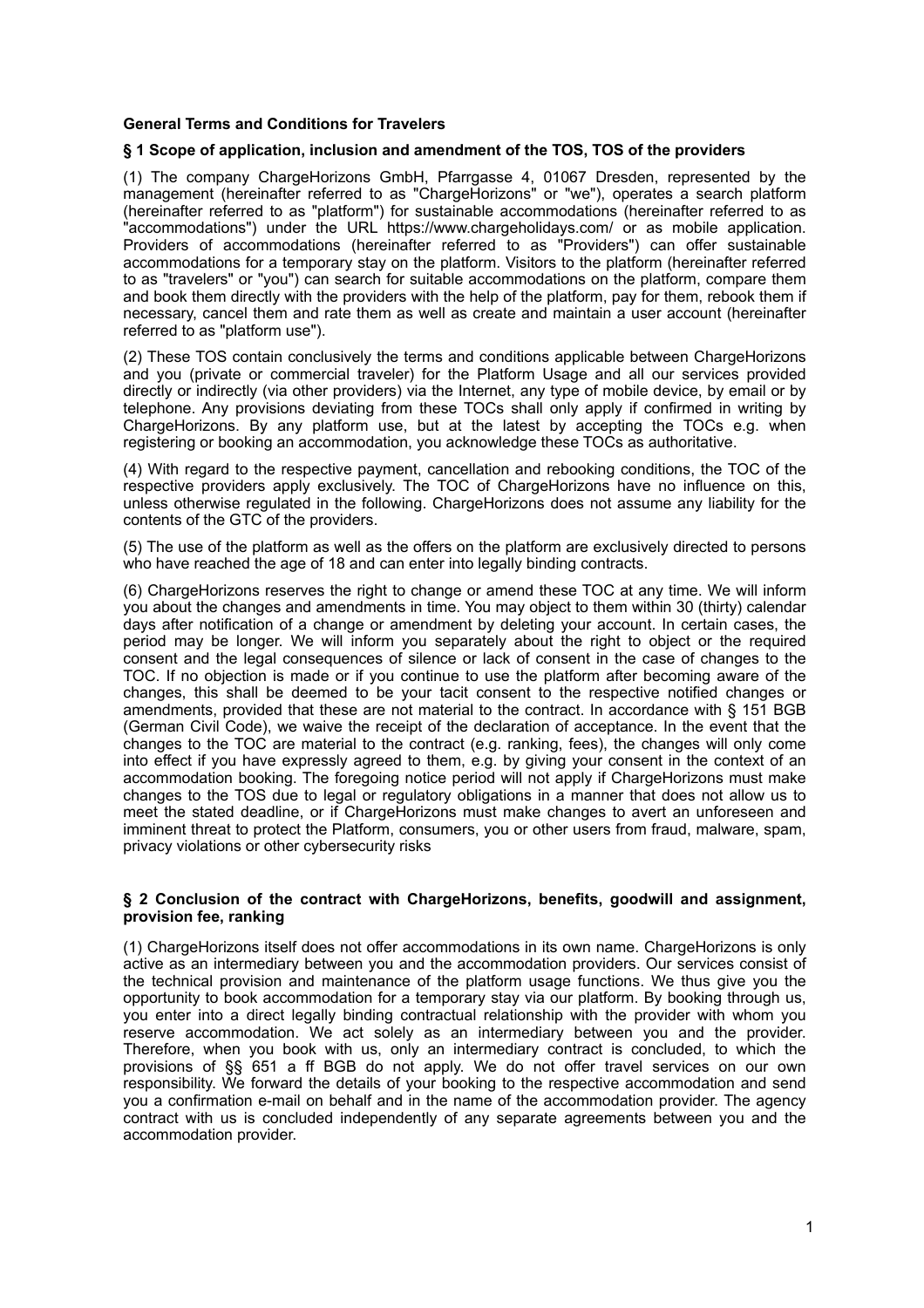(2) The accommodations displayed on our platform are not binding offers for the conclusion of an accommodation contract. When you book an accommodation, you give us the order to find you an accommodation of the respective provider. We accept this order at the time when you have received the booking confirmation by e-mail from us on behalf of the provider or directly from the provider, at the latest when the accommodation appears as booked in your account on the platform. You are obliged to check the correctness of the data in the booking confirmation for the accommodation requested by you immediately after receipt of the booking confirmation by you. If this data is not correct, you must contact us immediately after receipt of the booking confirmation at the telephone number ... and correct the data.

(3) An accommodation contract is exclusively concluded directly between you and the accommodation provider under the conditions contained in the description of the accommodation on the platform. Thereby you are obligated to pay the price to the provider and the provider must provide you with the booked accommodation. The Provider alone is responsible for providing you with the accommodation under the agreed terms and conditions stated in the offer published on the Platform. The information about the accommodation contained in the respective offers comes directly from the provider. We cannot assume any responsibility for the accuracy of this information as long as and to the extent that we do not have or need to have knowledge of the inaccuracy.

(4) As a service from the mediation contract, we are entitled without recognition of a legal obligation out of pure goodwill, in the event of breaches of duty by the provider (such as unjustified cancellation costs or relocation costs) to fulfill your claims against the accommodation provider itself. This serves a quick settlement. In this case, you automatically assign your claims against the accommodation provider to us.

(5) We use various payment service providers to process payments. We receive your payments on behalf of the respective provider with whom you book the accommodation and forward them to the provider in accordance with the contract between us and the provider. The use of the platform is free of charge for you. We do not charge you any agency fees. The accommodation providers pay us a commission in the amount of a percentage of the net price paid by you. The net price is the price at which the traveler has booked and paid for a travel service, less the applicable taxes and duties.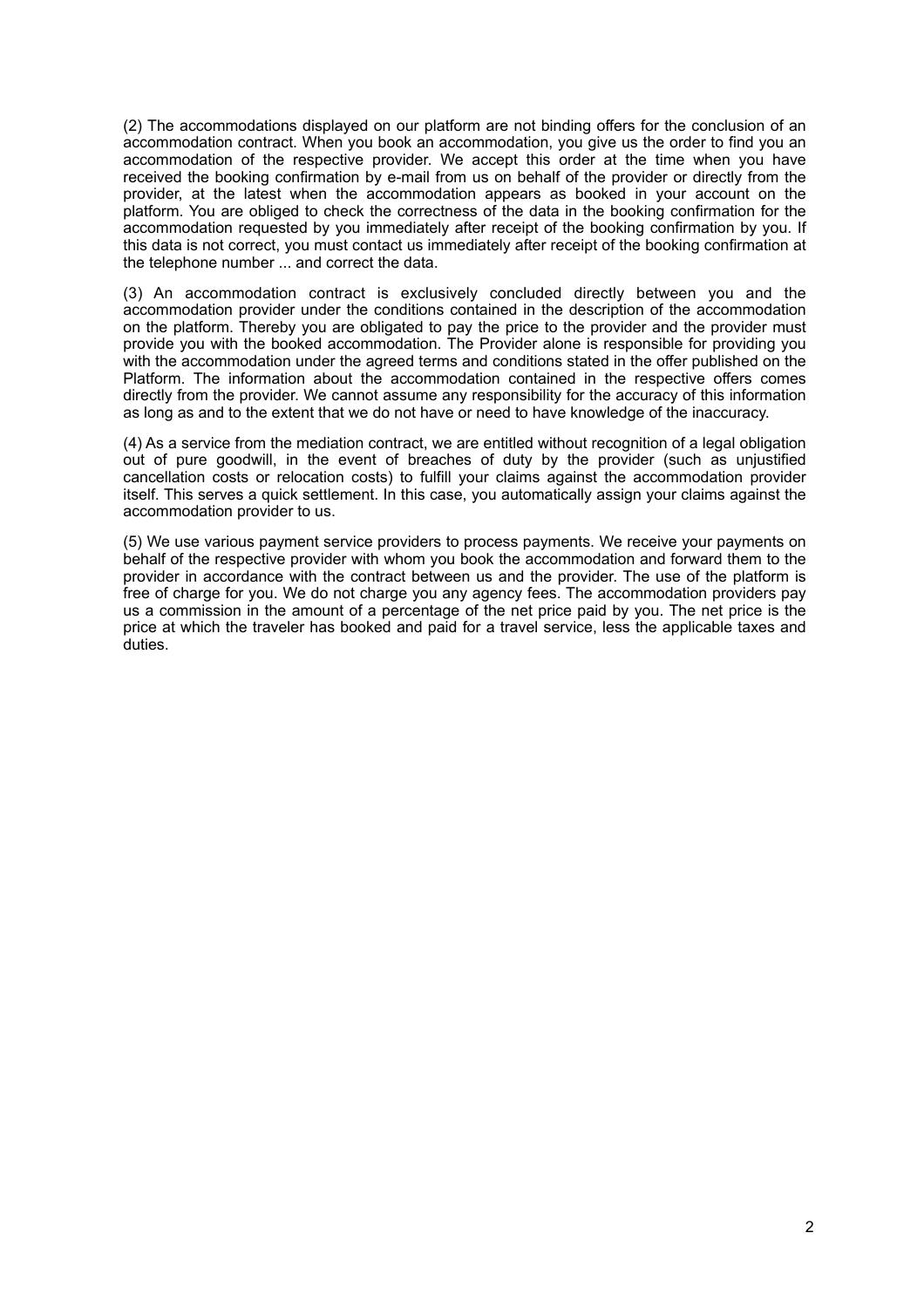# (5) **Ranking**.

(a) The essence of ChargeHoizons is characterized by our sustainability focus. The ranking of the offered accommodation is done according to the degree of fulfillment of the measures supporting sustainability by the accommodation in question (hereinafter referred to as the "degree of fulfillment"). This is the relevant parameter for the ranking. In addition, there are other parameters for the purpose of randomization as well as the filter settings that are made when travelers search for accommodations on the platform. The accommodations are classified into three categories.

(b) First, offers of providers are displayed that have a full certificate recognized and valid by us (hereinafter referred to as "certificate"). These accommodations are audited by a certification body and recognized by the Global Sustainable Tourism Council. The proof of a certificate therefore leads to a degree of fulfillment of the ChargeHolidays Sustainability Check of 100%. A list of which certificates are recognized by us can be found on our website at any time. ChargeHorizons reserves the right to update the list of accepted certificates at any time.

(b) All accommodations that do not have a certificate but have passed a ChargeHolidays Sustainability Check (hereinafter referred to as "Sustainability Check") conducted by ChargeHorizons in cooperation with an organization for certifications in tourism, will be displayed according to the accommodation's performance in the Sustainability Check. Accommodations with the highest total score will be displayed first.

(c) All accommodations that do not have a certificate or have not completed a Sustainability Check and therefore cannot be evaluated according to their degree of fulfillment are displayed after the accommodations that have a certificate or have completed a Sustainability Check.

(d) A randomization ensures that accommodations in their respective category (e.g. certificate, sustainability check) are displayed equally often in the first position.

(e) In addition, the travel customer is only shown accommodations that match the filters he or she has set (e.g., price range, travel location and time period).

(6) The services of ChargeHorizons described in this section as well as the conditions and available functions specified on the platform at the respective time comprehensively and conclusively define the characteristics of the services offered by us. In particular, public statements by ChargeHorizons as well as our assistants or third parties (e.g. representations in public) do not contain any descriptions of our services that supplement or modify this service description.

(7) ChargeHorizons reserves the right to change, update, adapt, replace, further develop, suspend, terminate or otherwise restrict in whole or in part the features of the Platform (e.g. design, presentation, functions, algorithms, software, service providers, means of payment offered, recognized certificates, weighing of parameters in ranking), as well as to provide new services, without this having any influence on the effectiveness of the bookings already made by you. We will inform you about changes to the platform that are material to the contract in your account and/or by e-mail. § 1 para. 6 of these GTC remains unaffected.

#### **§ 3 Admission and termination of the use of the platform, registration of the user account and mandatory data**

(1) The use of the platform is possible without registration of a user account.

(2) However, you have no general right to use the platform. In particular, we reserve the right to terminate the platform operation at any time. The validity of the contracts concluded between you and us as well as between you and the provider at the time of the accommodation agreement remains unaffected.

(3) You have the option to create a user account to conveniently manage your upcoming and past trips.

(4) When registering, you must provide the required information truthfully and correctly. By registering, you represent and warrant that you are authorized, empowered and fully authorized to enter into and perform the obligations under these TOS for the user.

(5) We will accept your registration via e-mail and activate your account or inform you of a refusal. We do not have to give any reasons for this.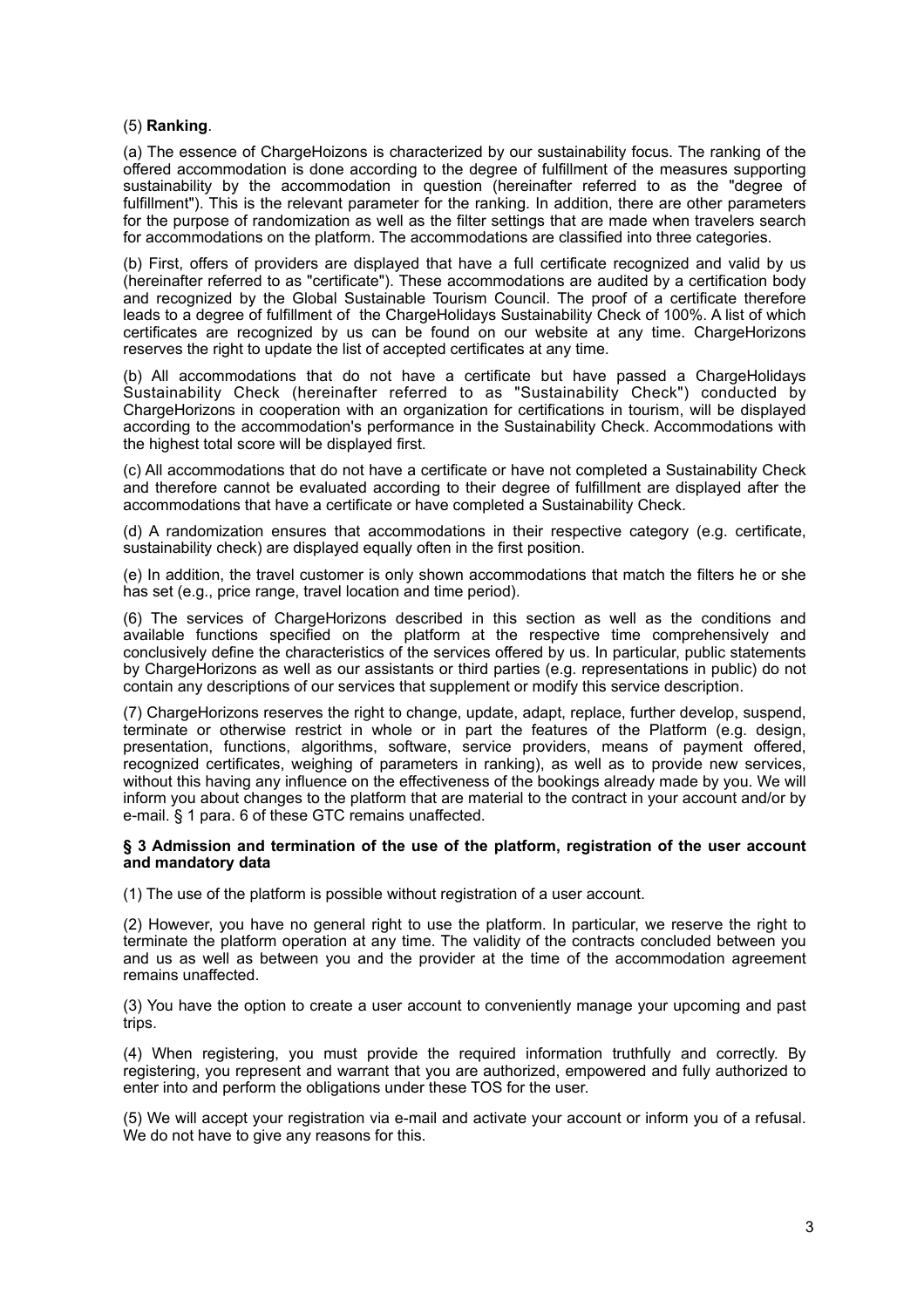(6) You must check your information for completeness and correctness immediately after activating your account as well as regularly, but in any case before each booking. All information, images and other content must always be up-to-date and correct. You alone are fully responsible for the completeness and accuracy of your data in your account. You must immediately notify ChargeHorizons of any errors or correct them yourself.

# **§ 4 Duties and liability of travelers, discontinuation and restriction of services.**

(1) You are responsible for all activities that occur through the use of the platform by you or third parties authorized by you to do so intentionally or negligently. You may not use another person's account to access the Platform at any time.

(2) You are prohibited from posting content (e.g. through links or frames) on the platform that violates legal regulations, official orders or morality. Furthermore, you are prohibited from posting content that violates the rights, in particular copyrights or trademark rights, of third parties. In particular, such content may not be used without the consent of the respective rights holder.

(3) You guarantee that any content posted on the platform does not violate the applicable law or morality, neither by its content nor by its form. The same applies to the setting of external links and frames. In particular, it is not permitted to disseminate content that glorifies racism, violence and extremism of any kind, calls and incitements to criminal acts and violations of the law, threats against life, limb or property, incitement to hatred against persons or companies, statements that violate personal rights, defamation, violation of honor of users and third parties as well as violations of fair trading laws, copyright infringing content or other violations of intellectual property rights, sexual harassment of users and third parties, pornography, offensive, sexist, obscene, vulgar, vile or disgusting materials and expressions.

(4) You are prohibited from using, copying, distributing, reproducing, editing, translating, publishing, or decompiling the Plattform, the Content, and the databases available on the Site in any way through the use of any automated device or manual process. Furthermore, you may not reproduce the Platform, in whole or in part, on another website or otherwise using any device, including, but not limited to, image storage or framing of the Site ("Framing") or any other framing technique to enclose any portion or aspect of the Platform or to mirror or duplicate any portion of the Platform.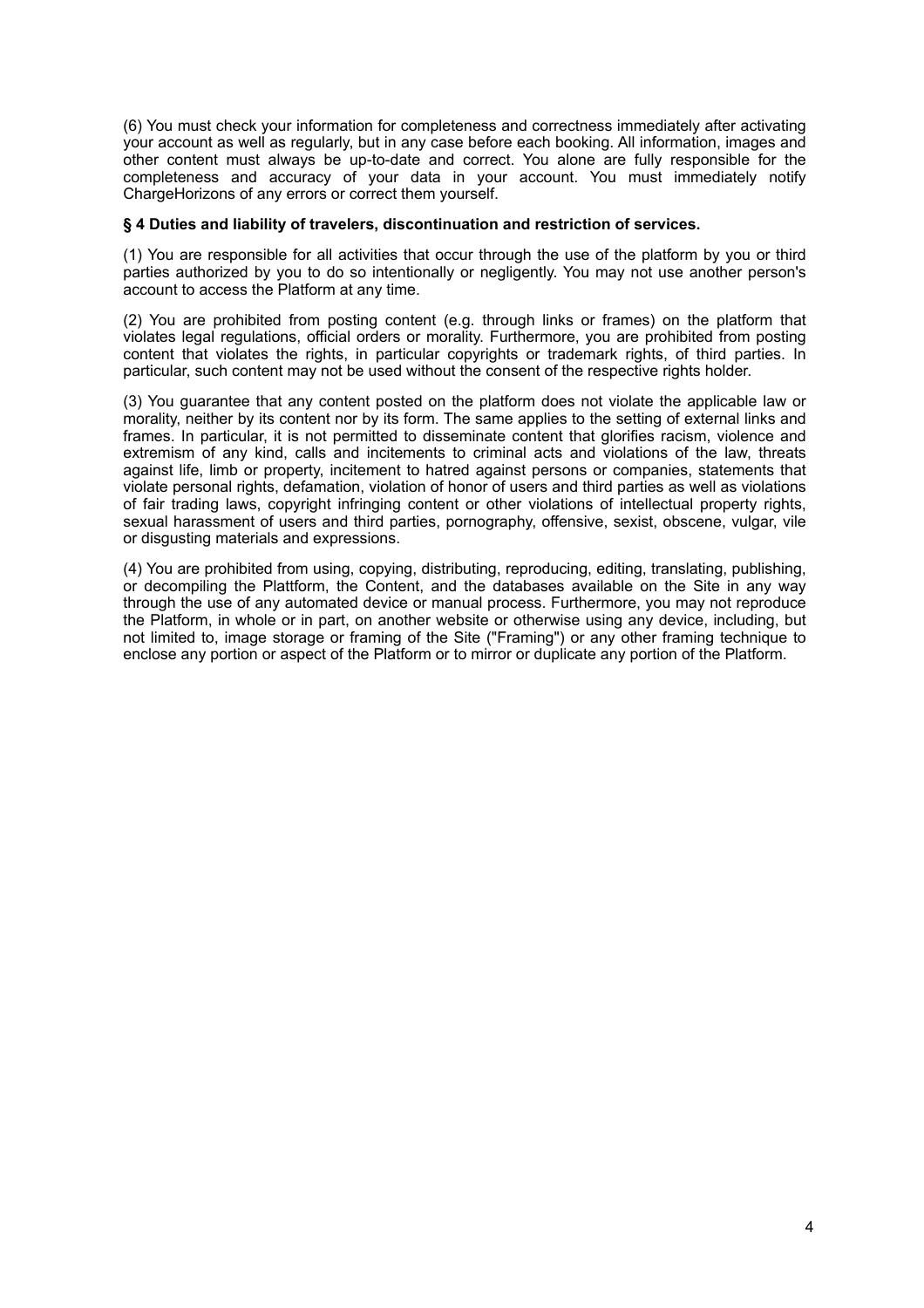(5) You must refrain from any activity that is likely to generate automated page views, interfere with, damage and/or unduly burden the operation of the Platform or the technical infrastructure behind it and/or violate applicable laws and morality. This includes in particular:

(a) the use of bots, spiders, scrapers, software, scripts or databases in connection with the use of the Platform;

(b) the use of any programs that serve the purpose of collecting or using personal data from other users (in particular for business purposes),

(b) the use of malicious software (such as viruses)

(c) the automatic reading, blocking, overwriting, modifying, copying of data and/or other content, unless this is necessary for the proper use of the platform.

(6) It is prohibited to use the Platform for the purpose of booking or advertising accommodation that is not offered as part of a valid offer.

(7) ChargeHorizons does not, under any circumstances, endorse the content posted by you or any other third party content. ChargeHorizons reserves the right to block third party content if it violates these Terms and Conditions, in particular if it is punishable under the applicable laws or recognizably serves to prepare punishable acts.

(8) The resale of accommodations booked with us is prohibited. This applies in particular to the resale of room allotments to third parties at higher prices than our prices. We reserve the right to exclude travelers from our services in the future in the event of violations of this regulation. In these cases, the provider is also entitled to cancel the booking, whereby this declaration can also be made by us. In addition, you are obligated to pay cancellation fees as well as compensation for any damages incurred by us and/or the provider.

(9) In the event of a detected violation or a justified suspicion of a violation of these TOS, we will request you to remedy the violation or to prove that it does not exist within a reasonable period of time, if the setting of a deadline is not dispensable due to applicable laws. If you do not comply with the request in a timely manner or if the setting of a deadline is dispensable, we reserve the right, depending on the nature of the violation, to restrict or suspend the provision of the services of the Platform with respect to individual services offered by you, i.e., for example, to block a certain content from you or to completely terminate the provision of the services of the Platform to vou, i.e., for example, to block your account altogether or to refuse you the further or renewed use of the Platform in another manner. We reserve the right to cancel any reservations or bookings associated with your name, email address or account, and to close any associated accounts, if we determine that your booking or account shows signs of fraud, abuse or suspicious activity. The right to terminate without notice for cause remains unaffected.

(10) You agree to indemnify ChargeHorizons for all damages resulting from your failure to comply with the obligations of these TOS, and further agree to indemnify ChargeHorizons against all claims by third parties, including attorneys' fees, court costs, and fines, asserted by such third parties against ChargeHorizons due to your culpable failure to comply with these obligations. In particular, you will indemnify ChargeHorizons against all claims made by third parties against ChargeHorizons for culpable infringement of their rights or for culpable infringement of rights based on Content posted by you.

## **§ 5 Content of the offers, private and commercial suppliers**

(1) The accommodation providers are responsible for the content of their offers. These contain the information on the essential characteristics of the services offered (such as the nature of the accommodation and prices). We provide the providers with appropriate functions on the platform so that they are able to describe all essential characteristics of the accommodation offered and other important information, including the providers' TOS, transparently for you. However, we have no influence on whether the information provided by the providers is correct and assume no responsibility for the correctness of this information as long as and insofar as we do not have or must have knowledge of its incorrectness or have caused the incorrectness ourselves.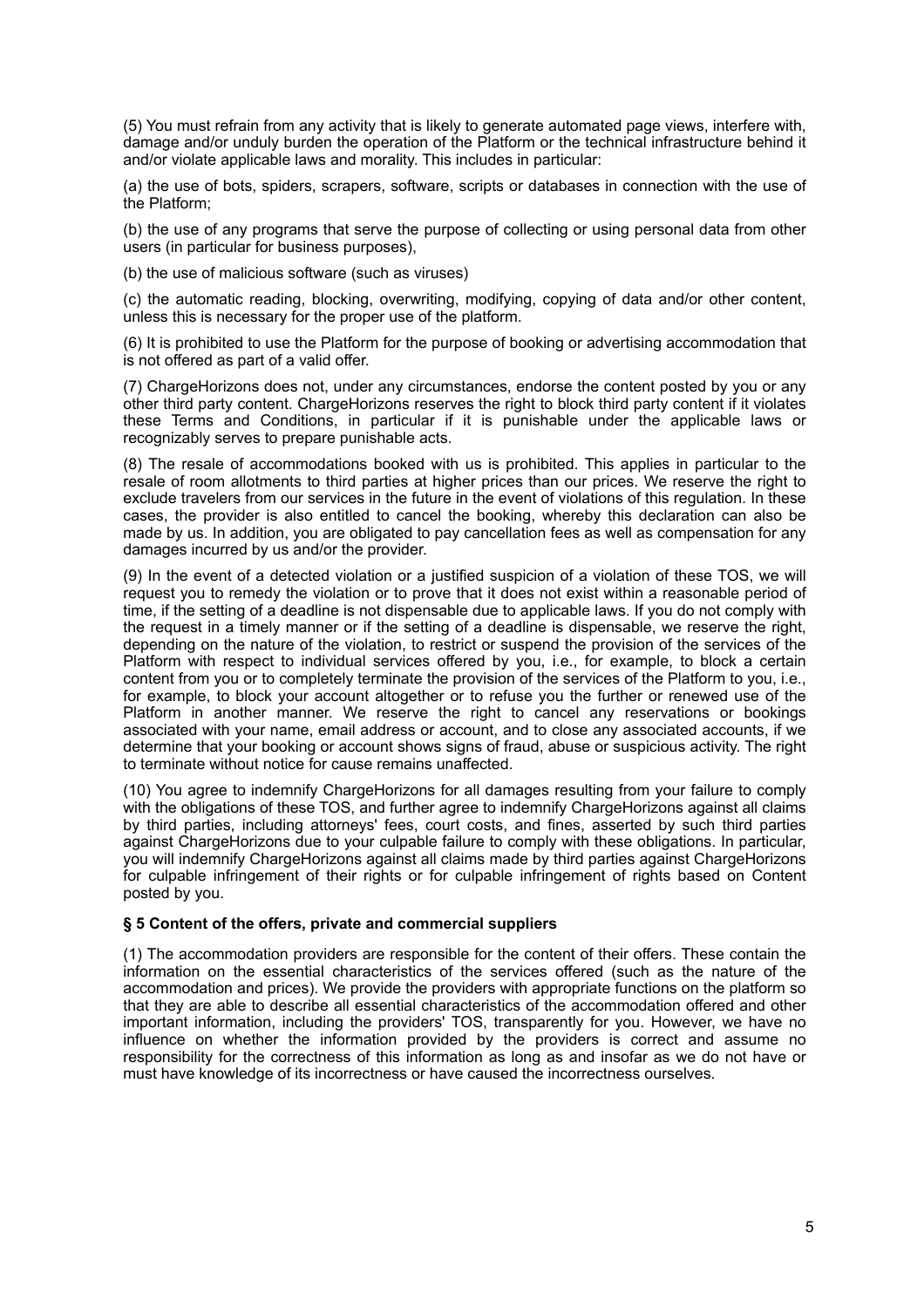(2) We would like to point out that the providers of accommodation on our platform can be both companies (e.g. hotel operators) and private landlords. We ask the providers to inform us of their property accordingly but cannot ensure in every case that this information is correct. We do not take any responsibility for the correctness of this information, as long as and as far as we do not have or must have knowledge of its incorrectness or have caused this incorrectness ourselves. Please note in the event that you enter into a contract with a private landlord, that you may not be subject to the consumer protection regulations that companies must comply with.

# **§ 6 Booking, payment options, conclusion of contract with the provider**

(1) You can book accommodation and choose whether you want to pay immediately or pay the price on the spot in the accommodation.

(2) To book accommodation, you need to select the appropriate accommodation, specify your planned travel dates and the number of people, select additional services (such as breakfast, parking), if necessary. In the next step you have to provide your personal data (such as name, surname, address, phone number). Then you have to choose whether you want to pay immediately or on the spot. The means of payment accepted by the accommodation providers as well as by the payment providers used by us can be viewed on the platform before the start of the booking process.

(3) If you have chosen to pay on site at the accommodation, you will then need to enter your credit card details. If you have opted for an immediate payment, you will be redirected to the website of the payment provider you have selected. There you may need to select a payment method (e.g. credit card or Applepay), enter the payment details requested by the payment provider and complete the payment process. You will then be redirected back to the platform. Here you have the opportunity to finally check your booking data, change it if necessary and make the booking binding and accept these terms and conditions and, if applicable, the terms and conditions of the providers.

(4) By clicking on the button ... you submit a binding offer to conclude an accommodation contract between you and the provider of the accommodation you have selected. This offer shall only be deemed to have been accepted on behalf of the provider at the time at which you have received the booking confirmation from us by e-mail on behalf of the provider, at the latest when the accommodation appears as booked in your account on the platform. The booking confirmation will be sent within ... hours. If you have not received a confirmation within ... hours after your booking and the accommodation also does not appear as booked in your account, please contact our customer service by phone at .....

(5) The contract is concluded exclusively in German or English. We save the text of the contract and send you the booking data, our GTC and, if applicable, the GTC of the providers by e-mail. You have the option to retrieve the contractual provisions including the respective GTC on our platform upon conclusion of the contract and to save them in reproducible form.

## **§ 7 Price composition, payment processing, offsetting, retention, assignment prohibition**

(1) The total price to be paid by you consists of the price determined by the provider for the accommodation plus the taxes and duties applicable at the respective location of the accommodation or according to the respective applicable law for the provider as well as the commission to be paid to us by the provider. The taxes and duties are, on the one hand, the value added tax and, on the other hand, so-called tourism taxes (e.g. local tax, visitor's tax, guest tax, residence tax, spa tax or spa contribution, accommodation tax, overnight stay tax, residence tax, occupancy tax, hotel tax, accommodation tax, city tax, room tax or tourist taxes) which may vary from country to country or from place to place.

(2) If you have chosen to make an immediate payment, the total price is due immediately and the payment provider you have selected will debit the payment method you have specified with the total price in the currency specified by the provider. If you have chosen to pay locally at the accommodation, the total price is due directly upon arrival and before you move into the accommodation in the local currency. Please note that your bank or card provider may charge foreign currency, transaction or other fees if you pay in a currency other than the currency of your card.

(3) If you have chosen to make an immediate payment and the payment method you have selected has been charged for the total price, we will accept the payment on behalf of and in the name of the merchant. This fulfills your obligation to pay the total price to the provider.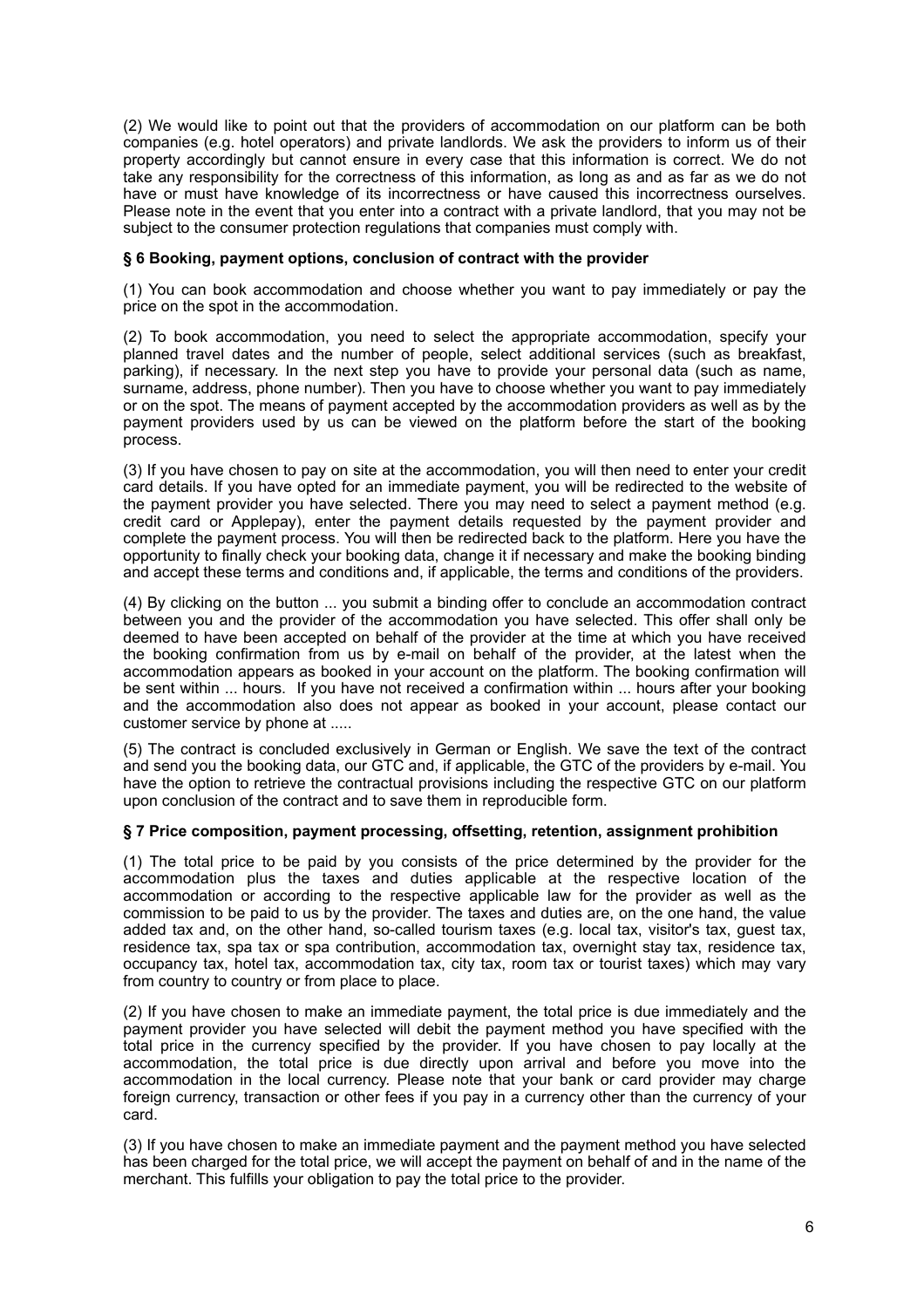(4) With regard to all payment claims, your right of retention or set-off is excluded unless your counterclaims are undisputed or have been legally established.

(5) A partial or complete transfer of your rights from this contract to third parties is excluded without prior consent of ChargeHorizons. § 354a HGB remains unaffected.

# **§ 8 Cancellation and rebooking, nonappearance**

(1) The possibility to rebook or cancel the accommodation booked by you as well as to receive a full or partial refund of the price paid as well as the consequences in case of no-show are exclusively governed by the respective valid GTC of the providers. You have the opportunity to view the GTC of the providers on the platform, in particular before completing the booking as well as in the booking confirmation, and thus to familiarize yourself with the applicable conditions for cancellation, rebooking, no-show and refund.

(2) Please note that there is no general legal possibility to cancel or rebook accommodations and that the terms and conditions of the providers may differ in particular with regard to this and in particular with regard to the time at which the cancellation or rebooking can be made at the latest and whether this is possible free of charge or, for example, for a fee, e.g. depending on the provider, depending on the accommodation or depending on temporary promotions of the providers. Provided that the accommodation is located in Germany, in the event that cancellation is not or no longer possible with a particular provider, you must expect to pay 60-90% of the total price. The exact amount you have to pay depends on whether you booked the accommodation with or without additional services (e.g. breakfast). You can prove to the provider that the provider has incurred no or less damage due to your non-appearance.

(3) If you have selected immediate payment and a means of payment for which the total price owed is not debited immediately (e.g. direct debit), we reserve the right to cancel the accommodation booked by you with the provider if the debiting of your means of payment fails for reasons for which we are not responsible.

(4) In order to prevent misuse of the free reservation system and not to unnecessarily burden the accommodation with incorrect bookings, we reserve the right to cancel a reservation in individual cases if we are unable to reach you at the contact details you have provided or if the accommodation refuses the booking due to frequent cancellations or no-shows on your part in the past or if a deposit or advance payments cannot be collected in full and on time in accordance with the valid payment policies of the accommodation and booking or if your account does not have sufficient funds. In these cases there is no right to accommodation. To avoid cancellation for the above reasons, you have the option to make the booking by providing your credit card number. In case of missing or wrong credit card information your booking can be cancelled by the accommodation as well.

# **§ 9 Ratings, use of the content of the users**

(1) After your departure, you will have the opportunity to rate the accommodation you have booked. For this purpose, you will receive an automatically generated email with a rating link after your stay. You can submit your rating via this link. You can object to the sending of rating emails at any time via an unsubscribe link in the respective email or by sending us a message or revoke your consent without incurring any costs. The objection or revocation will only be effective for the future.

(2) You agree that all your information, after verification by us, will be published anonymously or, if you wish, personalized on the information pages of the accommodation available on our website as well as on social media platforms, in our newsletter, in apps and on other distribution channels that are owned, managed, used or controlled by us. The Accommodation may in turn respond to your review with a published comment. Review texts are subject to editorial review by us and may be shortened. Unobjective, insulting or infringing reviews are inadmissible. We reserve the right not to publish or to delete ratings. The conditions of § 4 of these GTC apply accordingly.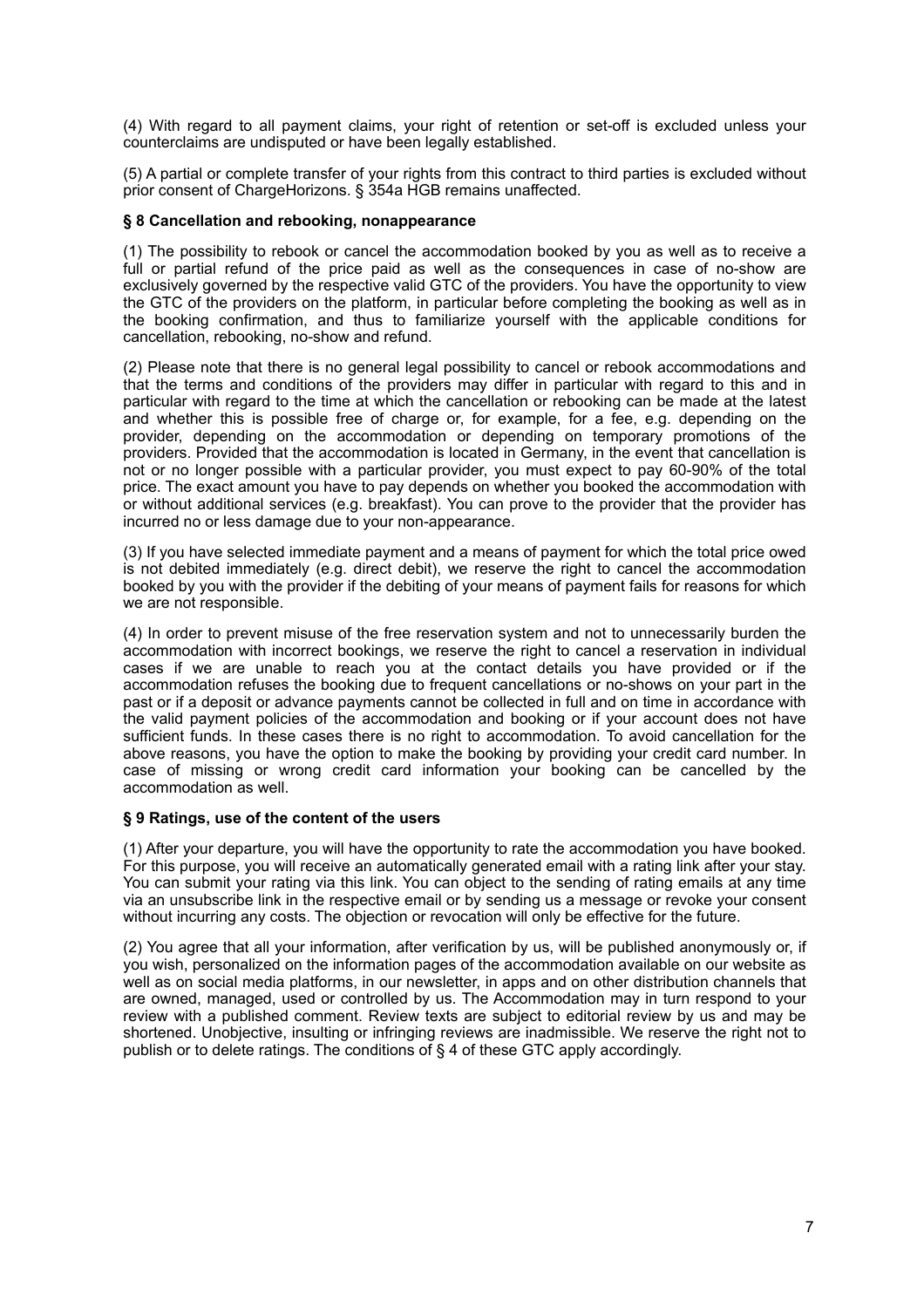(3) With regard to all content (e.g. texts, photos/images) that you upload to our platform, you confirm that you own the copyright to this content. Furthermore, you agree that the uploaded content will be published on the accommodation information pages available on our website as well as on social media platforms, in our newsletter, in apps and on other distribution channels owned or managed, used or controlled by us. To that extent, you grant us a non-exclusive, worldwide, revocable only upon the satisfaction of legal requirements, transferable and perpetual right and license to use, including, without limitation, to reproduce, edit, display, distribute, reproduce, make publicly available and communicate the content as we see fit. By uploading such content, you acknowledge full legal responsibility for any legal claims by third parties (including accommodation owners) resulting from our use or publication of such content. We exclude any responsibility or liability for the uploaded content, unless we have knowledge or grossly negligent ignorance. You warrant that the content does not contain any infected files, in particular viruses or Trojans, does not contain any pornographic, illegal, offensive or otherwise inadmissible or inappropriate content and does not violate any third party rights (intellectual property rights, copyrights, data protection rights). Content that does not meet these criteria will not be published and/or may be deleted by us at any time without prior notice.

(4) You waive the right to cite the author. This provision does not affect your option to grant third parties rights to posted content according to certain licensing models.

(5) Otherwise, you retain all rights to all content that you publish or upload on the platform.

#### **§ 10 Intellectual Property of ChargeHorizons**

(1) We grant you a non-exclusive, non-transferable license, revocable at any time, to access and use the Platform for the non-commercial purposes described in these TOS.

(2) In all other respects, ChargeHorizons remains the sole owner of all rights in and to the Platform and claims arising therefrom, including intellectual property and industrial rights in and to the Platform, the Software, including the Code and Documentation, trade names and trademarks, other Travelers' Uploaded Content, and other proprietary information and works and rights therein and therefrom.

(3) You are not authorized to remove or otherwise obscure any notices that refer to ChargeHorizons' rights and claims referred to in paragraph 2. Furthermore, you are not authorized to modify, copy, frame, republish, decompile, disassemble, reverse engineer, download, transmit or distribute the Platform in any form (e.g., software, design, code), regardless of how and whether you or any third party does so.

#### **§ 11 Liability of ChargeHorizons, shortening of the statute of limitations, consequences of force majeure**

(1) We are liable for breaches of duty by ChargeHorizons or our auxiliary persons according to the statutory provisions,

- (a) in cases of intent or gross negligence,
- (b) in case of culpably caused injury of life, body or health,
- (c) in accordance with the applicable product liability law and if
- (d) we commit a fraudulent misrepresentation or
- (e) we assume a guarantee.

(2) We shall also be liable for direct damage typical for this type of contract which you have suffered as a result of a material breach of contractual obligations committed by us or our auxiliary person if we are only guilty of slight negligence. An essential contractual obligation in the aforementioned sense is one whose fulfillment makes the proper execution of the contract possible in the first place and on whose compliance the contractual partner regularly relies and may rely. The liability in case of violation of such an essential contractual obligation is limited to the damage typical for the contract, the occurrence of which ChargeHorizons had to expect at the time of conclusion of the contract due to the circumstances known at that time. Apart from that, our liability for slight negligence is excluded. In particular, we are not liable for indirect damages as well as consequential damages, loss of profit or revenue or loss of business reputation.